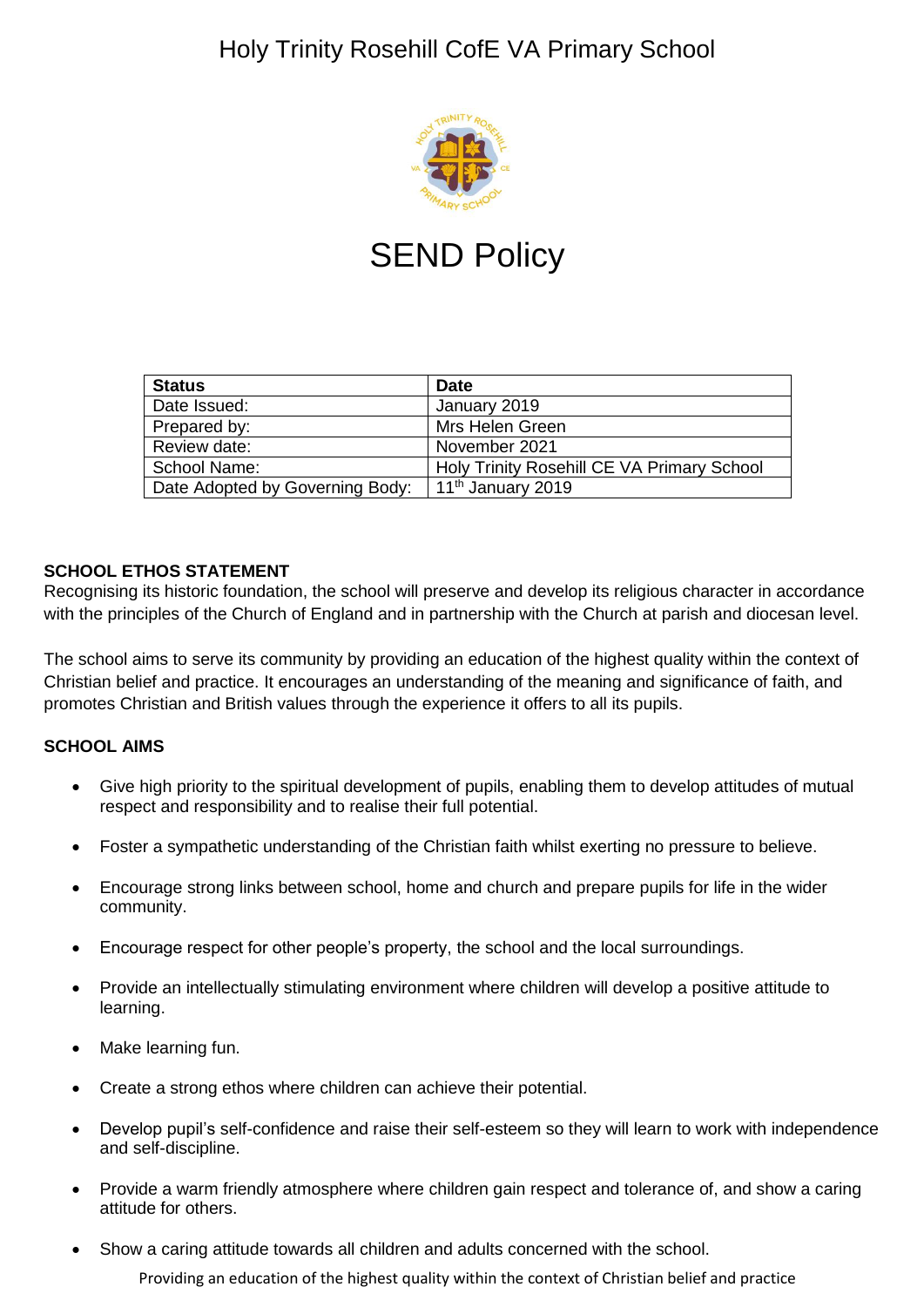Holy Trinity Rosehill C.E. (VA) Primary School is committed to offering an inclusive curriculum to ensure the best possible progress for all of our pupils, whatever their needs or abilities.

This policy has been formulated with due regard to the Special Educational Needs and Disability Code of Practice 2018 and the Equality Act 2016.

# **DEFINITION OF SPECIALEDUCATIONAL NEEDS**

Holy Trinity Rosehill CE (VA) Primary School adopts the definition of special education needs as stated in the Special Education Needs Code of Practice (DfES, November 2014).

"A child or young person has SEND if they have a learning difficulty or disability which calls for special educational provision to be made for him or her" (Special Educational Needs and disability code of practice: 0 – 25 years, 2014).

Children have a learning difficulty if they:

a. have a significantly greater difficulty in learning than the majority of children of the same age; or

b. have a disability which prevents or hinders them from making use of educational facilities of a kind generally provided for children of the same age in schools within the area of the local education authority.

Children should not be regarded as having a learning difficulty solely because the language or form of language of their home is different from the language in which they will be taught.

# **AIMS AND OBJECTIVES**

We aim for all children to have the opportunity to achieve their full potential. In providing for children identified as having special education needs (SEND) at Holy Trinity Rosehill CE (VA) Primary School we aim to:

- Ensure that all pupils are valued equally.
- Promote a positive self-image of all children in the school.
- Have high expectations of our pupils.
- Ensure that the classroom management, teaching and differentiation of work is appropriate to the individual needs of the child and that all children make progress.
- Regularly review and evaluate children's progress and to work in close partnership with parents/carers and children.
- Ensure that Special Educational Needs are identified and assessed as early as possible.
- Raise awareness of staff, pupils, parents/carers and Governors of the needs identified.
- Ensure that all children have access to a relevant, broad and balanced curriculum.

• Work proactively with the LA and other agencies, including Social Services, parent support groups, psychologists and medical services, in identifying, assessing and meeting Special Educational Needs.

• Maintain and develop a range of expertise within the school by training all staff with regard to SEND.

• Promote an awareness of physical, emotional, behavioural and social needs of children in our primary school.

• Ensure that as far as possible (within financial constraints) appropriate resources, both human and physical are provided to enable children with Special Educational Needs to access the curriculum.

• Use guidelines provided by the LA and SEND Toolkit and refer to the Code of Practice.

Providing an education of the highest quality within the context of Christian belief and practice • Monitor, review and evaluate policy and provision on a regular and systematic basis.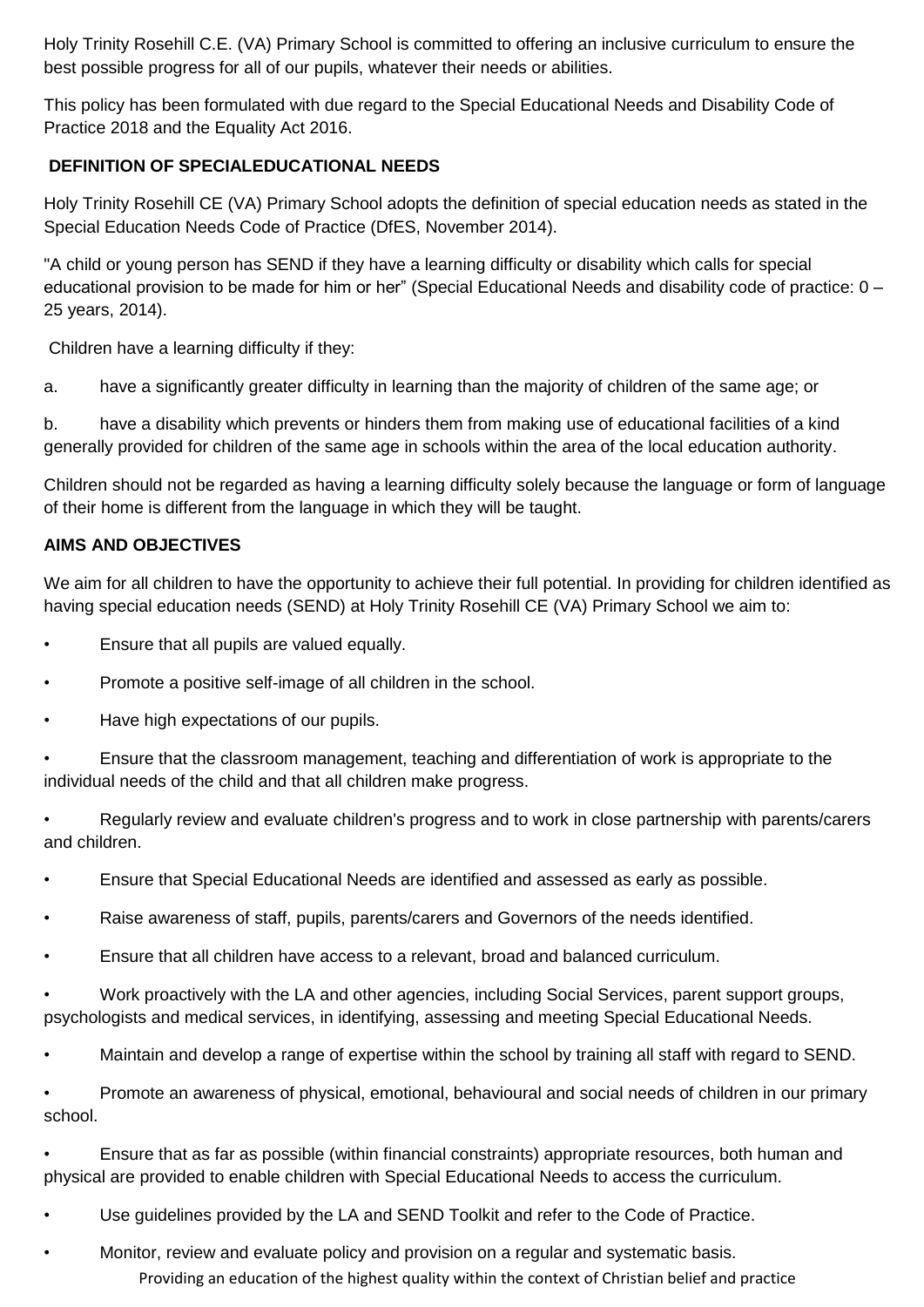• Encourage pupils to be self-motivated, confident and positive in their approach to overcoming difficulties

#### **ADMISSION ARRANGEMENTS**

Holy Trinity Rosehill CE (VA) Primary School strives to be a fully inclusive school. All pupils are welcome, including those with special educational needs, in accordance with the Admissions Policy.

#### **ROLES AND RESPONSIBILITIES**

Provision for children with special educational needs is a matter for the school as a whole. The Governing Body, Senior Leadership Team, SENDCO and all other members of staff have important responsibilities. SEND provision is an integral part of the School Improvement Plan.

#### **GOVERNING BODY**

The Governors determine the staffing and funding arrangements and generally oversee the school provision and work.

The Governors with responsibility for SEND are Mr J Britton and Mrs C Himsworth. Their role involves monitoring the school's work on behalf of the children with SEND.

The Governing Body of Holy Trinity Rosehill CE (VA) Primary School endeavours to follow the guidelines as laid down in the Education Act 1966 and included in the Code of Practice 2014 in order to:

• Do its best to ensure that the necessary provision is made for any pupil who has special educational needs

• Ensure that where school has been informed by the LA that a pupil has special educational needs, those needs are made known to those who are likely to teach them

• Ensure that all teachers are aware of the importance of identifying and providing for those pupils who have special educational needs

• Ensure that a pupil with special educational needs joins in the activities of the school, so far as is reasonably practical. This should be compatible with the child receiving the special educational provision their learning needs call for and the efficient education of the pupils with whom they are educated, as well as the efficient use of resources.

#### Head Teacher

The Head Teacher, Mrs Andrea Swift, has responsibility for the day-to-day management of all aspects of the school's work, including provision for children with special educational needs.

The Head Teacher keeps the Governing Body fully informed on SEND issues. The Head Teacher works closely with the SEND coordinator.

#### **SENDCO**

The SEND Co-ordinator (SENDCO), with the Head Teacher, plays a key role in determining the strategic development of the SEND Policy and provision in the school in order to raise the achievement of children with SEND. The SENDCO at Holy Trinity Rosehill CE (VA) Primary School is Mrs Helen Green.

The SENDCO takes day-to-day responsibility for the operation of the SEN policy and co-ordinates the provision for individual children, working closely with staff, parents/carers and other agencies. The SENDCO meets regularly with all staff. The SENDCO provides relevant professional guidance to colleagues with the aim of securing high-quality teaching for children with SEND. The SENDCO collaborates with Curriculum Leaders so that the learning for all children is given equal priority.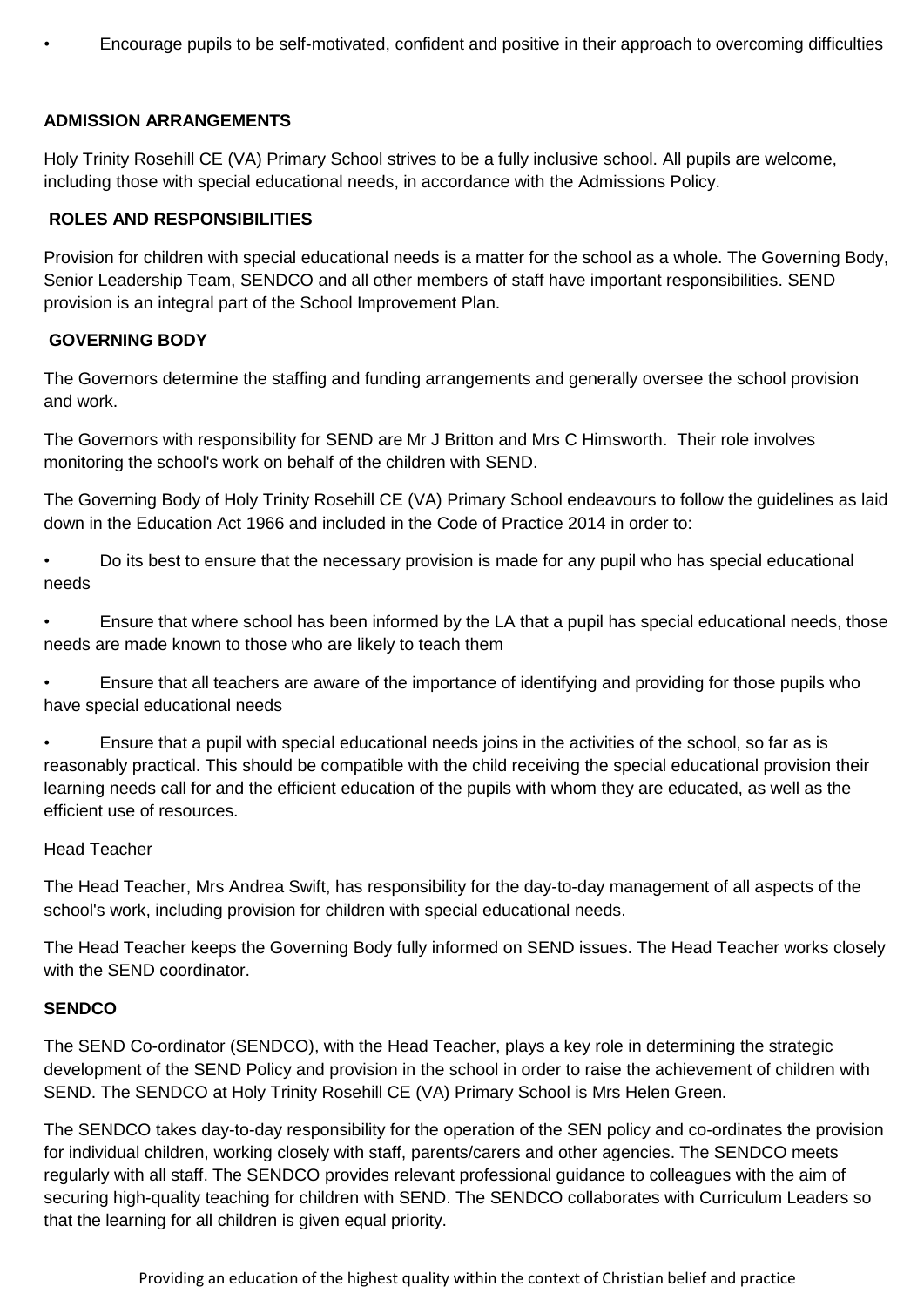At Holy Trinity Rosehill CE (VA) Primary School the principle responsibilities for the SENDCO include:

- overseeing the day-to-day operation of the school's SEND policy
- co-ordinating provision for children with SEND
- liaising with the relevant Designated Teacher where a looked after pupil has SEND
- advising on the graduated approach to providing SEND support
- advising on the deployment of the school's delegated budget and other resources to meet pupils' needs effectively
- liaising with parents/carers of pupils with SEND
- liaising with early years providers, other schools, educational psychologists, health and social care professionals, and independent or voluntary bodies
- being a key point of contact with external agencies, especially the local authority and its support services
- liaising with potential next providers of education to ensure a pupil and their parents/carers are informed about options and a smooth transition is planned
- working with the head teacher and school governors to ensure that the school meets its responsibilities under the Equality Act (2010) with regard to reasonable adjustments and access arrangements
- ensuring that the school keeps the records of all pupils with SEND up to date

At Holy Trinity Rosehill CE (VA) Primary School we acknowledge the importance of this role and the time required for managing special educational needs. The SENDCO is given time for administration and monitoring, currently one day per week.

#### **Teaching and Non-Teaching Staff**

All staff are involved in the development of the school's SEND policy and are fully aware of the procedures for identifying, assessing and making provision for pupils with SEND.

Class teachers are fully involved in providing for the needs of the children in their care, as well as collecting additional information for the SENDCO and other agencies. Teachers also complete a provision map identifying allocation of resources and support, in addition to setting targets and completing APDR meetings each term.

Class teachers are responsible for setting suitable learning challenges, responding to pupils' diverse needs, for overcoming potential barriers to learning and for monitoring progress.

When teaching assistants are employed to support a child with special needs, the responsibility for planning work and monitoring progress for that child remains with the class teacher. Teaching assistants are provided with planning which informs them of the learning objective and expectations. The T.A may need to adapt a task to meet the specific needs of the child, in which case the T.A should then feed back to the class teacher.

#### **STAFF DEVELOPMENT**

The SENDCO attends relevant in-service training and LA briefing meetings. Such meetings provide an opportunity for all the SENDCOs in the Local Authority to discuss a wide range of issues and to share best practice.

Staff regularly discuss special educational needs issues and are given opportunities to identify training needs and areas for development. Opportunities are provided for all staff to up-date their knowledge of specific needs through in-service training as well as specialist training provided by the Local Authority and other external agencies.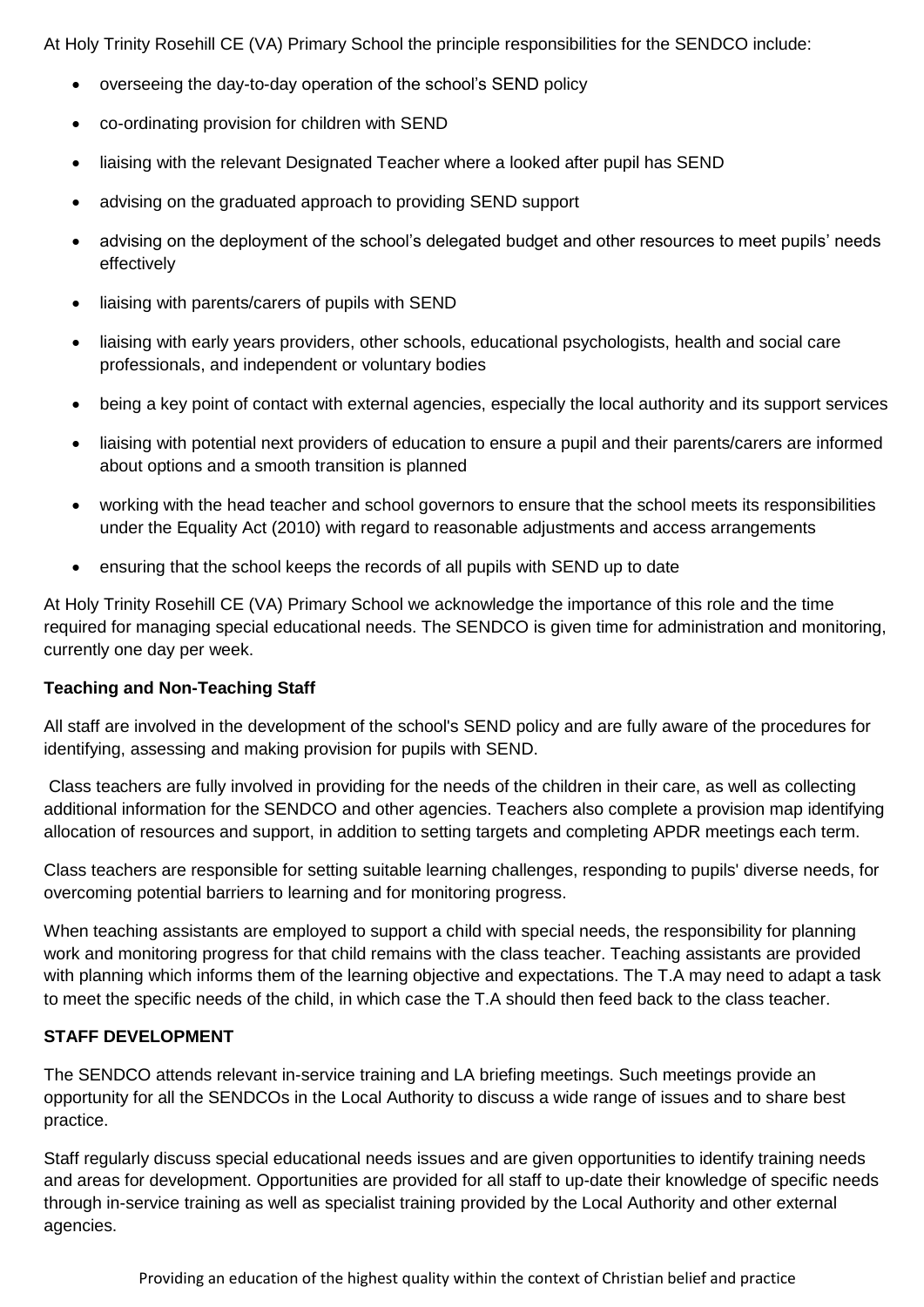#### **PARTNERSHIPS**

At Holy Trinity Rosehill CE (VA) Primary School, we believe that successfully meeting the needs of children with SEND requires a strong partnership between all those involved - parents/carers, children, school staff, the Local Authority and other agencies. We realise the importance of a clear understanding of roles and responsibilities, including clarity of information and good communication.

#### **PARENTS/CARERS**

At Holy Trinity Rosehill CE (VA Primary School, we value and accept the positive role and contribution parents/carers can make. We make every effort to work in full co-operation with parents/carers, recognising and respecting their roles and responsibilities. Parents/carers are encouraged to work with the school and other professionals to ensure that their child's needs are identified and met as early as possible.

At Holy Trinity Rosehill CE (VA) Primary School, we endeavour to support parents/carers so that they are able to:

Recognise and fulfil their responsibilities as parents/carers and play an active and valued role in their child's education

- Have knowledge of their child's entitlement within the SEND Code of Practice
- Understand procedures and documentation
- Express their opinions

• Have access to information, advice and support during assessment and any related decision-making process about special educational provision.

Parents/carers are encouraged to seek help and advice from the SEND Information, Advice and Support Officers, whom provide support, information and relevant training.

The school informs parents/carers when special needs are first identified and keeps parents/carers informed of any changes, encouraging them to participate from the outset and throughout their child's time at our school. They are given copies of their child's targets and advice on how they can support their learning. Parents/carers are involved in the review of their child's targets as part of the APDR process, each term.

At Holy Trinity Rosehill CE (VA) Primary School, we acknowledge the difficulties parents/carers can face when their child is going through Statutory Assessment; therefore, we endeavour to provide support as the child goes through this process.

Parents/carers are informed of the Special Educational Needs Policy implementation and any changes to the policy in the Annual Report. This policy is available on the school website.

Equally, parents/carers have a responsibility to communicate with school and we would expect parents/carers to alert teachers to any concerns regarding their child's education and to any issues that might affect their child's progress in school.

#### **THE VOICE OF THE CHILD**

Children with special educational needs or a disability often have a unique knowledge of their own needs and views about what sort of help they would like to help them make the most of their education. At Holy Trinity Rosehill CE (VA) Primary School, we encourage pupils to participate in their learning by being involved with reviewing their progress and setting new targets with their teacher on a regular basis.

Children's views are sought and valued as part of the Assess, Plan, Do and Review process. All children at our school are encouraged to contribute to their review by stating beforehand how they feel they have progressed to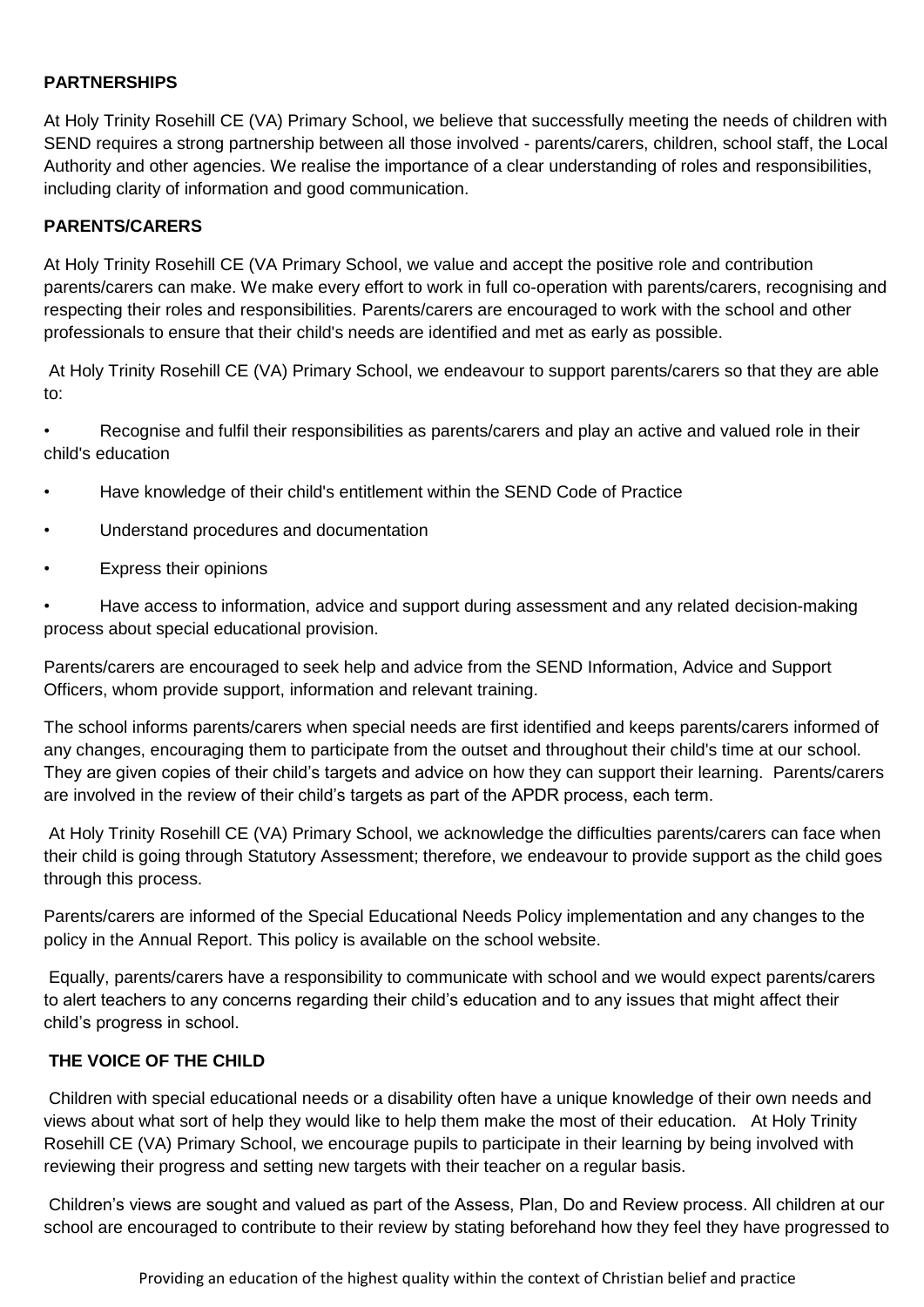reach their targets. All pupils are encouraged to attend annual reviews of EHCP to express their opinions and share their successes. This is considered a vital and valuable part of the review process.

#### **EXTERNAL AGENCIES**

School works closely with a wide range of professional agencies offering support and advice for children with special educational needs. The SENDCO and the Head teacher are responsible for liaising with external agencies, when applicable. These include; Educational Psychological Service, One Point Team, Speech Therapy Occupational Therapy, Education Social Worker, Attendance Officer, CAMHS (Children and Adolescent Metal Health Service) and Alliance Counselling Services..

We take every opportunity to develop the knowledge, skills and abilities of our staff through in-service training and professional support from these external agencies.

Health professionals are regular visitors to school and cover a range of services including regular health screening, delivering health and relationship education programmes and physical therapies.

#### **IDENTIFICATION**

The SEND Code of Practice does not assume that there are hard and fast categories of special educational need, but recognises that children's needs and requirements fall into four broad areas.

- Communication and interaction
- Cognition and learning
- Social, Emotional and Mental Health Needs
- Sensory and/or Physical

We are continually developing knowledge and resources to assist staff in the early identification of specific needs. A continuous cycle of assessment, planning and teaching is in place, which takes into account the wide range of abilities, learning styles and interests of children. The majority of children will learn and progress within these arrangements. Those children whose attainments fall significantly outside the expected range may have special educational needs.

Where special educational needs have been identified, our school adopts a graduated approach based on a four-part cycle of Assessment, Planning, Action and Reviewing.

#### **ASSESS**

In identifying a child as needing SEND support the class teacher, working with the SENCO, will carry out a clear analysis of the pupil's needs. This should draw on the teacher's assessment and experience of the pupil, their previous progress and attainment. It also draws on the individual's development in comparison to their peers and national data, the views and experience of parents/carers, the pupil's own views and, if relevant, advice from external support services.

This assessment will be reviewed regularly. This will help ensure that support and intervention are matched to need, barriers to learning are identified and overcome, and that a clear picture of the interventions put in place and their effect is developed.

In some cases, outside professionals from health or social services may already be involved with the child. These professionals should liaise with the school to help inform the assessments.

#### **PLAN**

Where it is decided to provide a pupil with SEND support, parents/carers will be formally notified. The class teacher, in consultation with the SENDCO and parents/carers, will decide on the action needed to help the child to progress in the light of their earlier assessment. This may include: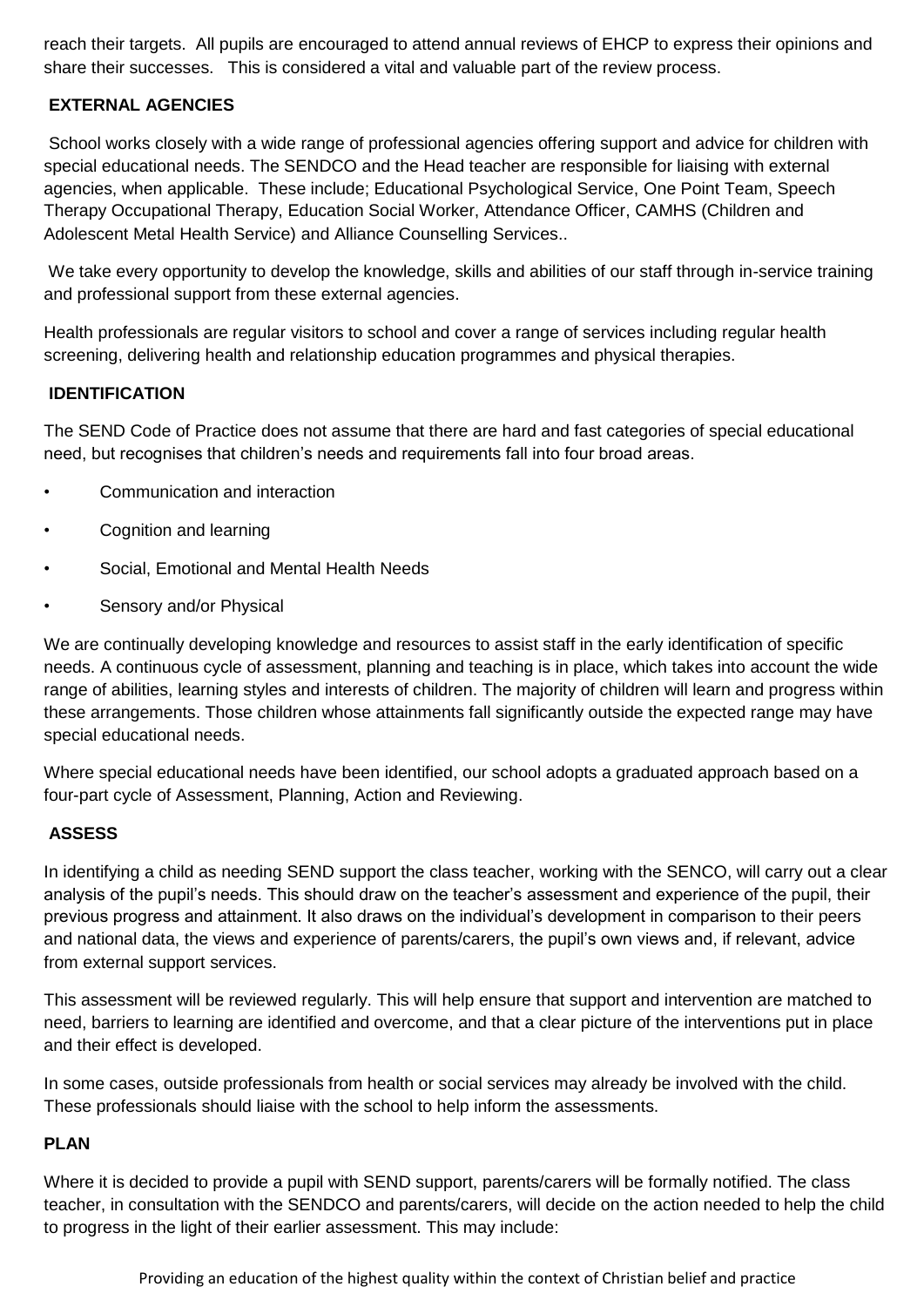- Different learning materials or specialist equipment
- Small group or individual support
- Specific intervention programmes
- **Mentoring**
- Adaptations to the curriculum
- Adaptations to the learning environment
- Additional processing time
- Examination access arrangements
- Advice or involvement from external agencies
- Access to LA support services for one-off or occasional advice on strategies or equipment

# **DO**

The class teacher remains responsible for working with the child on a daily basis, even when interventions involve group or one-to-one teaching away from the main class. Teachers work closely with any teaching assistants or specialist staff involved, to plan and assess the impact of support and interventions and how they can be linked to classroom teaching. The SENDCO supports the class teacher in the further assessment of the child's particular strengths and weaknesses, in problem solving and advising on the effective implementation of support.

# **REVIEW**

The impact and effectiveness of the support is reviewed at least termly.

The class teacher, working with the SENDCO, will revise the support in light of the pupil's progress and development, deciding on any changes to the support and outcomes in consultation with the parent and pupil.

Where a pupil has an EHC plan, the Local Authority must review that plan annually.

#### **SEND RECORDS**

Class teachers keep a record of targets, provision and outcomes for all children identified as having SEND. These records also include discussions with parents/carers and any advice or recommendations from external agencies. Every child, deemed as having SEND, will have an Assess, Plan, Do, Review record sheet, (See Appendix 1) where a copy is kept by the class teacher, a copy is filed in the child's SEND file in the SEND room and a copy is sent home for parents/carers.

#### **Requesting an Education Health and Care Plan Assessment**

The special educational needs of the majority of children in Holy Trinity Rosehill CE (VA) Primary School are met effectively through SEND support detailed above. However, in a small number of cases, where the child has not made expected progress despite this action, the school or parents/carers may consider requesting an Education, Health and Care plan assessment by the Local Authority.

Where a request for an assessment is made by the school, the child will have demonstrated significant cause for concern. The LA will need information about the child's progress over time, and will also need documentation in relation to the child's special educational needs and any action taken to deal with those needs, including reviews.

Where the evidence submitted suggests that the child's learning difficulties have not responded to relevant and purposeful measures taken by the school and external specialists and therefore may require special educational provision, which cannot reasonably be provided within the resources normally available to mainstream schools,

Providing an education of the highest quality within the context of Christian belief and practice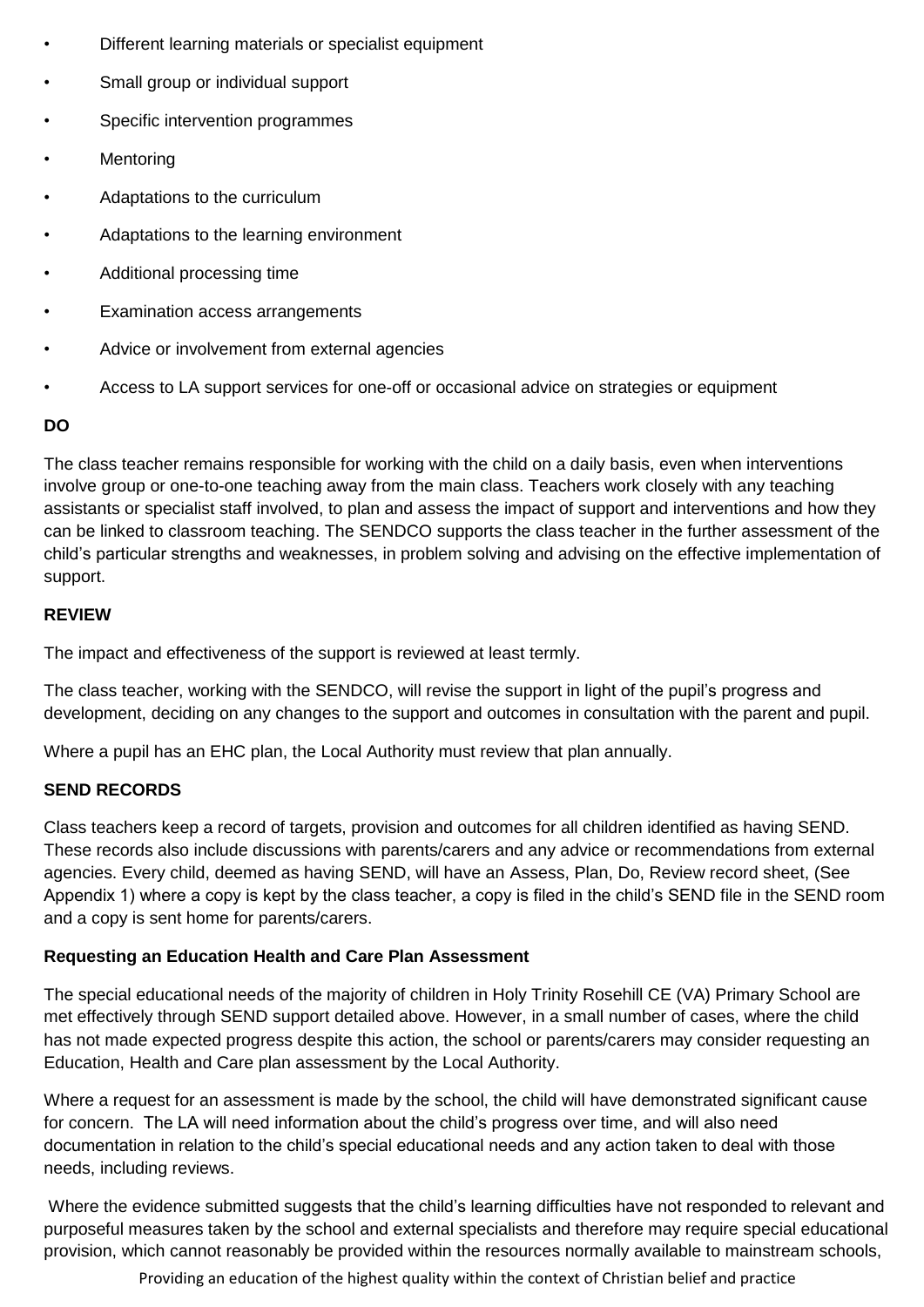the LA will consider the case for an Education, Health and Care Plan assessment. The LA may decide that the degree of the pupil's learning difficulty and the nature of the provision necessary to meet the child's special educational needs is such as to require the LA to determine the child's special educational provision through an EHC Plan.

The purpose of an EHC plan is to make special educational provision to meet the special educational needs of the child to secure the best possible outcomes for them across education, health and social care and, as they get older, prepare them for adulthood. To achieve this, local authorities use the information from the assessment to:

• Establish and record the views, interests and aspirations of the parents/carers and child or young person.

- Provide a full description of the child's special educational needs and any health and social care needs.
- Establish outcomes across education, health and social care based on the child's needs and aspirations.

Specify the provision required and how education, health and care services will work together to meet the child or young person's needs and support the achievement of the agreed outcomes.

The local authority must conduct an assessment of Education, Health and Care Plan when it considers that it may be necessary for special educational provision to be made for the child.

# **Education, Health and Care Plan (ECHP)**

When the LA has completed its assessment of a child, it will decide whether to issue an EHCP.

This will include:

• Section A: The views, interests and aspirations of the child and his or her parents/carers or the young person.

- Section B: The child or young person's special educational needs.
- Section C: The child or young person's health needs which are related to their SEND.
- Section D: The child or young person's social care needs which are related to their SEND or to a disability.

• Section E: The outcomes sought for the child or the young person. This should include outcomes for adult life. The EHCP should also identify the arrangements for the setting of shorter term targets by the early years provider, school, college or other education or training provider.

Section F: The special educational provision required by the child or the young person.

Section G: Any health provision reasonably required by the learning difficulties or disabilities which result in the child or young person having SEND. Where an Individual Health Care Plan is made for them, that plan should be included.

• Section H1: Any social care provision which must be made for a child or young person under 18 resulting from section 2 of the Chronically Sick and Disabled Persons Act 1970.

Section H2: Any other social care provision reasonably required by the learning difficulties or disabilities which result in the child or young person having SEND. This will include any adult social care provision being provided to meet a young person's eligible needs (through a statutory care and support plan) under the Care Act 2014.

• Section I: The name and type of the school, maintained nursery school, post-16 institution or other institution to be attended by the child or young person and the type of that institution (or, where the name of a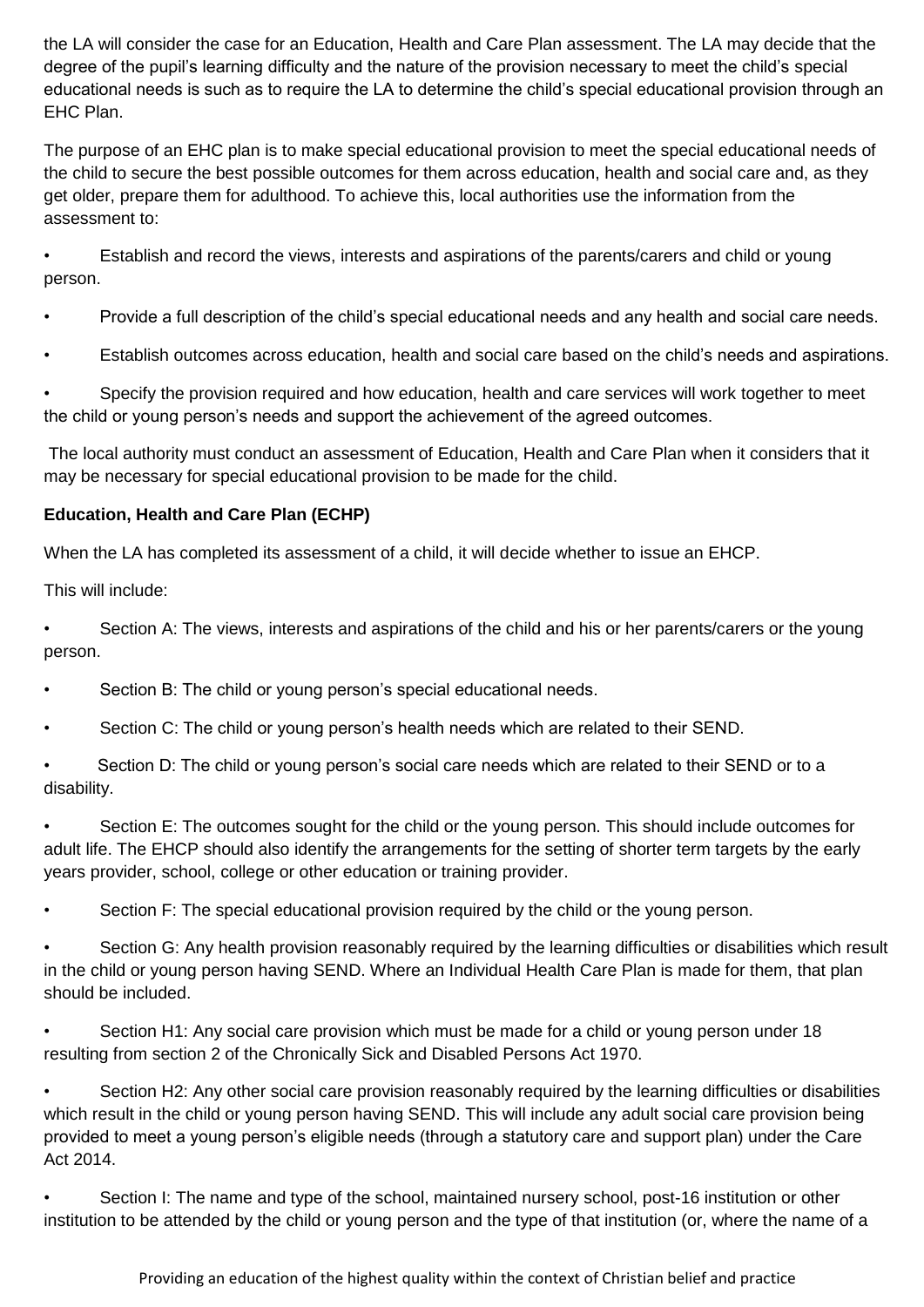school or other institution is not specified in the EHCP, the type of school or other institution to be attended by the child or young person).

Section J: Where there is a personal budget, the details of how the personal budget will support particular outcomes, the provision it will be used for including any flexibility in its usage and the arrangements for any direct payments for education, health and social care. The special educational needs and outcomes that are to be met by any direct payment must be specified.

• Section K: The advice and information gathered during the EHCP assessment must be attached (in appendices). There should be a list of this advice and information.

If the Local Authority declines to issue an EHC plan, clear reasons for this decision must be provided to parents/carers and they have a right to appeal.

# **Annual Review of an EHCP**

All EHCPs must be reviewed at least annually. The purpose of the review is to discuss progress towards objectives identified in the plan and to consider whether any amendments need to be made to the description of the pupil's needs or to the special educational provision specified. The review should focus on what the child has achieved as well as on any difficulties that need to be resolved.

# **RECORD KEEPING**

At Holy Trinity Rosehill CE (VA) Primary School children's SEND records, along with LAC files and safeguarding documentation are kept in pupil's individual folders in a secure cabinet, in our locked SEND room on the Rosehill Site. The head teacher, the deputy head teacher and the SENDCO have their own key to the room; a spare key is kept in the office on the Rosehill Site. In addition, staff have a SEN file in which they keep copies of targets and relevant reports for children in their class. Information on children with particular special needs or medical conditions are displayed in both staffrooms for supply teachers and support staff.

Class teachers complete an intervention map each term which identifies how additional support is used. Information from this is used by the SENDCO to monitor the progress and effectiveness of interventions.

All vulnerable children, including those with SEND have a chronology where staff write any incidents that are related to the child. This could include; meetings, assessments, receiving of reports or other information. The chronology is updated as when any event/incident occurs. This is completed using CPOMS.

#### **RESOURCES**

All schools in Stockton receive funding for pupils with SEND.

- The base budget covers teaching and curriculum expenses as well as the cost of the SENDCO.
- The delegated SEND budget covers additional support required for the majority of children with SEND.
- Schools may apply to the LA for top-up funding for children with a high level of need.

Holy Trinity Rosehill CE (VA) Primary School follows LA guidance to ensure that all pupils' needs are appropriately met.

Some agencies offer a level of support which is free to schools. In addition to these free services Holy Trinity Rosehill CE (VA) Primary School has chosen to buy in additional support from the Educational Psychology Service.

Holy Trinity Rosehill CE (VA) Primary School has acquired a range of resources which are intended to support pupils with a variety of special educational needs. The majority of these resources are stored in the SENDCO's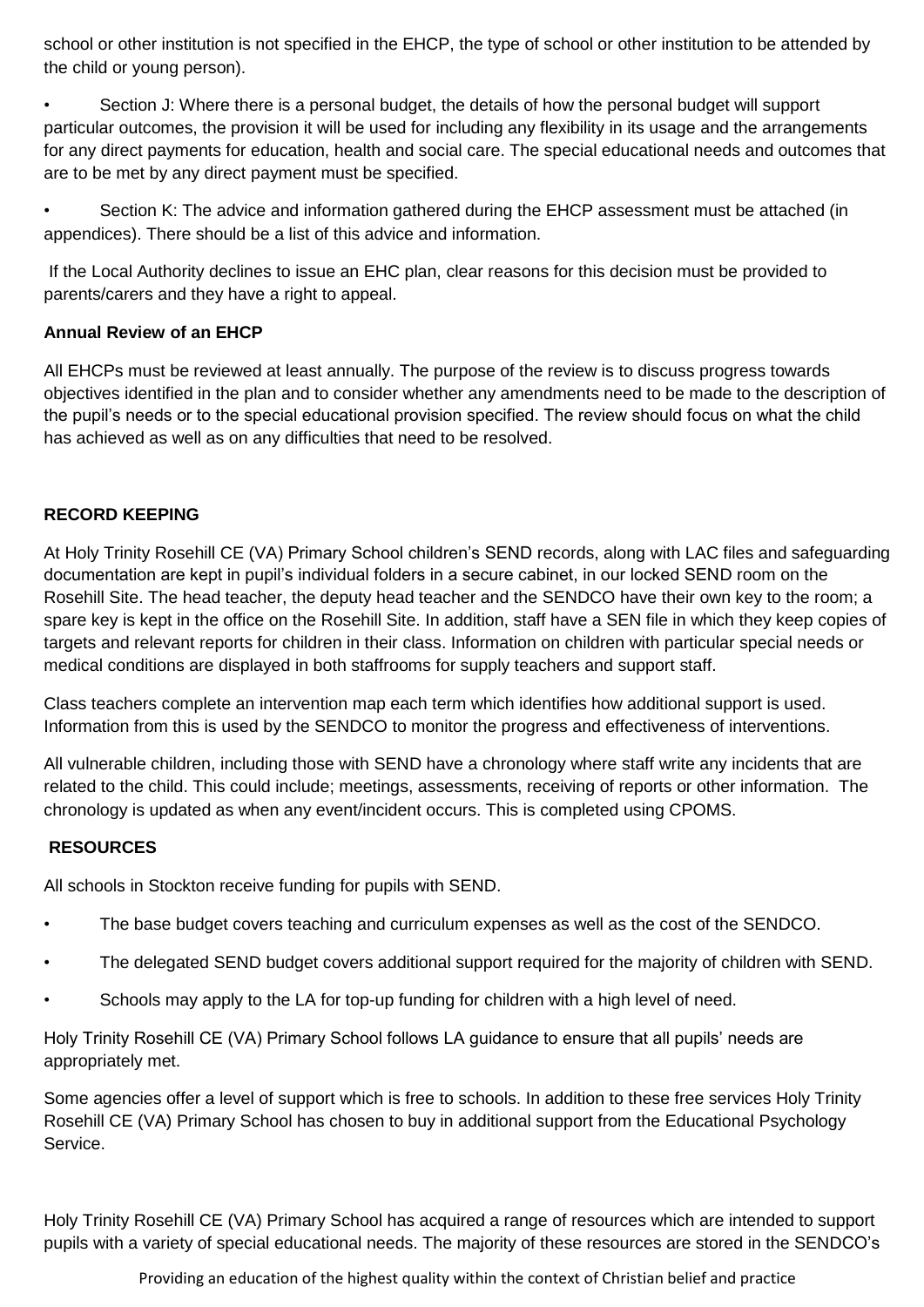classroom, although some are kept in classrooms for use by individual children. The SENDCO has a range of books and resources on specific conditions which are available to staff and parents/carers.

Holy Trinity Rosehill CE (VA) Primary School has a duty to provide accessibility for disabled pupils in order to:

- Increase the extent to which disabled pupils can participate in the curriculum.
- Increase the physical accessibility of school premises for disabled pupils
- Improve the delivery to disabled pupils of information provided in writing for pupils who are not disabled.

#### **MEDICAL CONDITIONS**

Children with medical conditions eg. diabetes, heart conditions, cerebral palsy, visual impairment, hearing impairment, severe allergies etc. are identified and their details passed to the SENDCO and the designated first aiders on each site for inclusion on the special needs board in the staffroom. The class teacher should regularly discuss the condition with parents/carers so that they are updated of any changes or potential problems. The expiry dates of inhalers and epi-pens stored in school are checked and recorded by the designated first aiders. They inform parents/carers when they need to be replaced.

#### **EVALUATION**

This policy is the subject of continuous review by the Head Teacher, SENDCO, Governing Body, teaching and non-teaching staff.

The successful operation of the school's SEND policy is measured in relation to:

- A child's progress.
- A child's access to the National Curriculum.
- The impact of support.
- The successful implementation of the different stages of SEND provision.
- Children with SEND achieving similar levels of progress to all children.

The success of the school's SEND policy and provision will be evaluated through:

- Monitoring of classroom practice by the SENDCO and Leadership Team
- Analysis of pupil progress made in school work and test results.
- Value added data for pupils on the SEND register.
- Monitoring of procedures and practice by the Governor with responsibility for SEND.
- School self-evaluation

The quality of SEND provision is reviewed at the end of each academic year and outcomes of the review inform planning for the following year.

#### **TRANSFER ARRANGEMENTS**

The SENDCO meets with the SENDCO at Ian Ramsey school and other secondary establishments during the summer term, where records are passed on and discussions held regarding the needs of individual children. Appropriate arrangements for children with SEND are made to visit the secondary school regularly before they transfer.

All children who have an EHCP at year 6 will have had provisional recommendations made the previous year at the annual review meeting, to allow parents/carers to consider all available options for secondary education.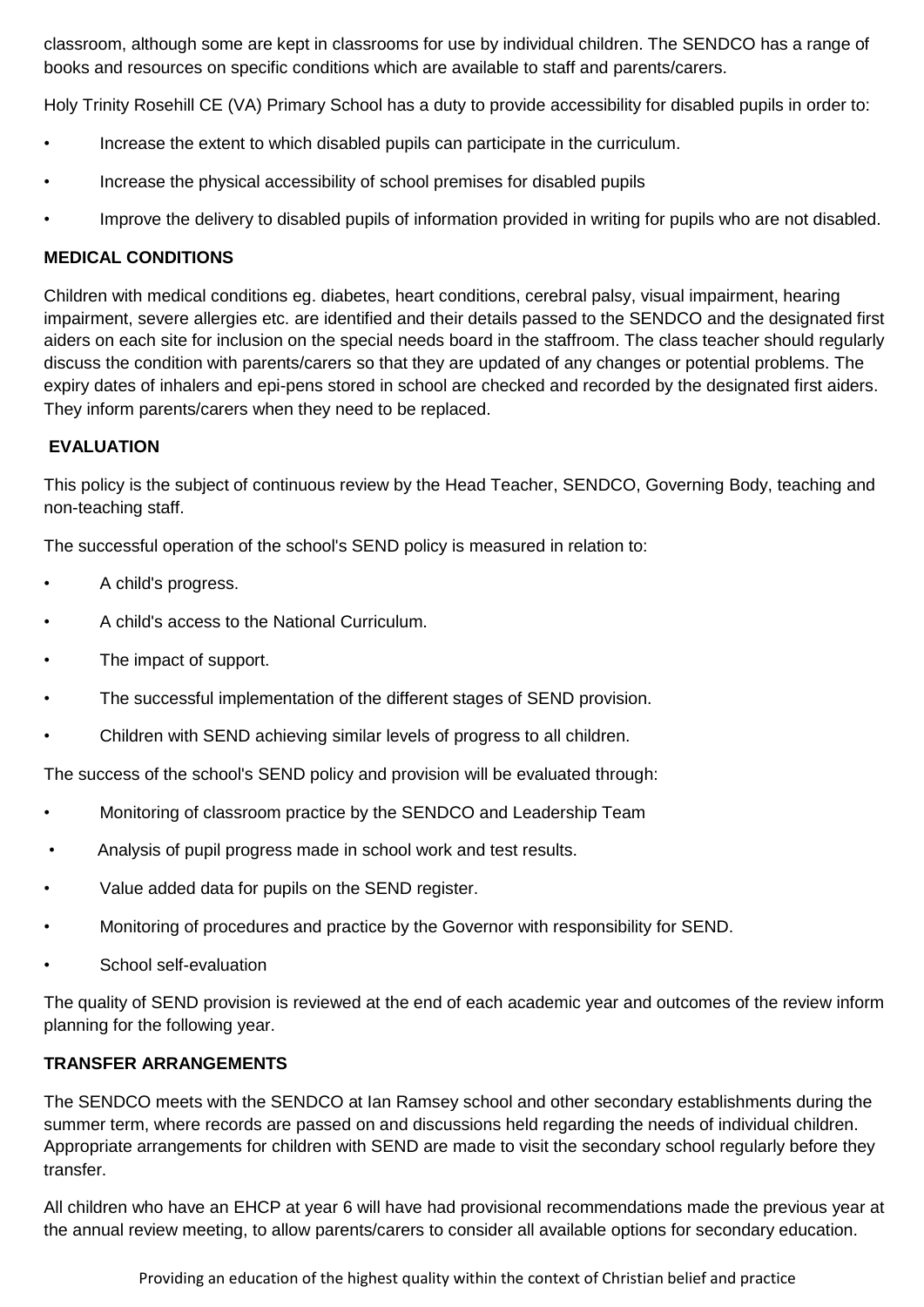#### **ARRANGEMENTS FOR COMPLAINT**

If a parent/carer is concerned about any issues regarding the education of their child, they should refer to the school complaints procedure.

If there continues to be a disagreement with regard to the SEND provision, the LA should make arrangements that include the appointment of independent persons, with a view to avoiding or resolving disagreements between the parents/carers and the school. Parents/carers have a right to appeal to a SEND tribunal at any stage.

More detailed information can be found in the SEND Code of Practice 2014.

Please finish with this section

Governors will monitor the performance of this policy. This will be achieved via the Head Teacher's reports to governors and by governors observing and recording its implementation when they visit the school.